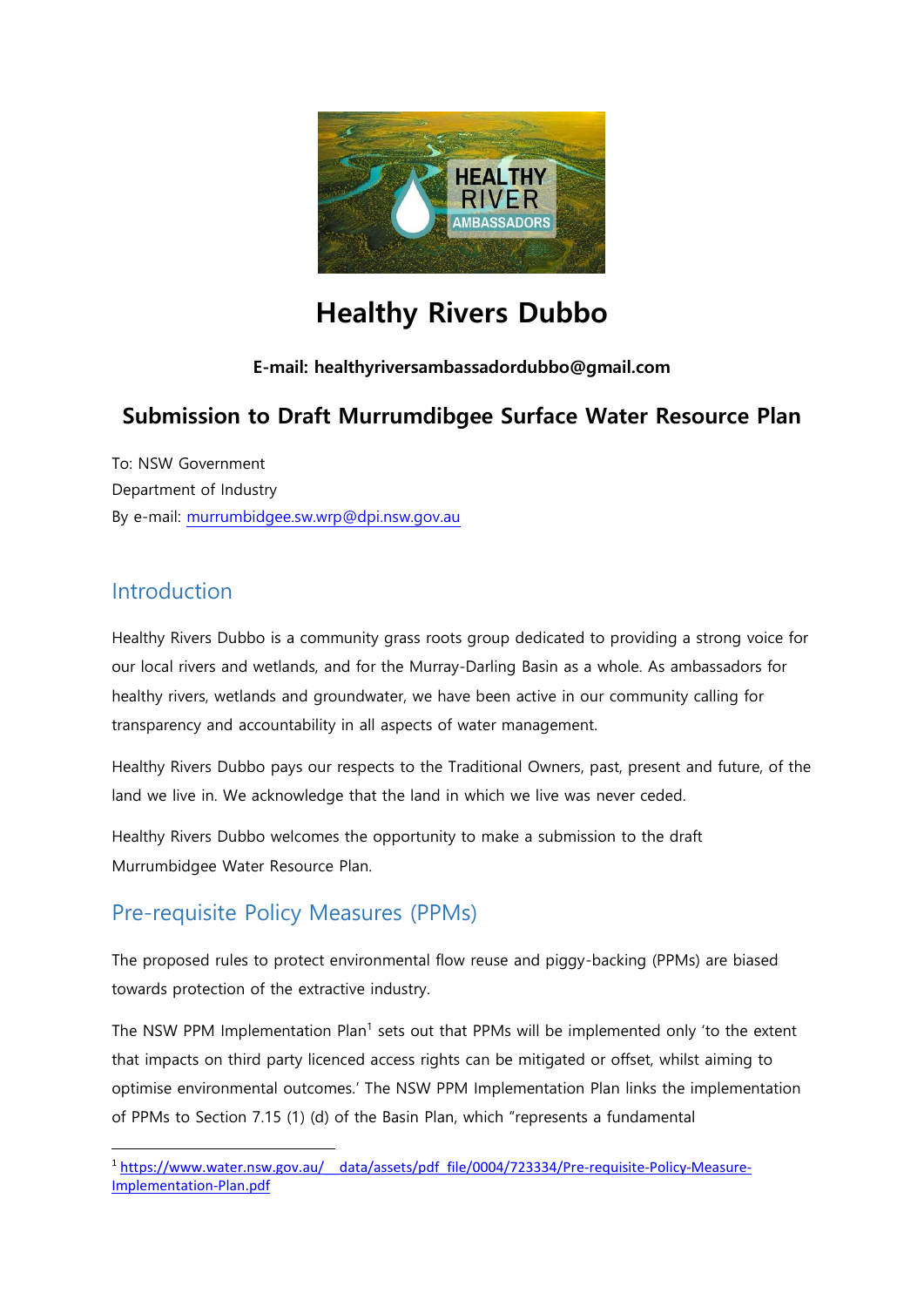misunderstanding of the relevant provisions of the Basin Plan" according to the South Australian Murray Darling Basin Royal Commission Report. <sup>2</sup>

# Floodplain Harvesting (FPH)

Healthy Rivers Dubbo believes there should be no provisions to allow FPH activities in the Murrumbidgee WR area.

Progress implementing FPH policy in NSW so far has been widely criticised. We refer to the findings of the Alluvium Independent Review of NSW Floodplain Harvesting Policy Implementation  $3$  which points out the serious deficiencies in the modelling used "Overall, we find that there is a lack of transparency in the steps undertaken to develop the numerical models used in the implementation process, largely because of a lack of coherent, complete and up to date documentation outlining the methodologies, calibration, verification and assessment of scenarios."

There is currently a push to have the volumes of FPH take added to the Sustainable Diversion Limit (SDL). There is no link between the Baseline Diversion Limit (BDL) and the SDL. " The establishment of the BDLs are part of, and relevant only to, the risk assignment provisions under the Basin Plan. The BDLs are not relevant for the purposes of establishing the ESLT or SDLs." South Australian Murray Darling Basin Royal Commission Report. 4

Healthy Rivers Dubbo is strongly opposed to implementation of FPH rules in the Murrumbidgee WRP area, and calls for the practice to be illegal in this river valley.

# Inter Valley Trades (IVT)

All IVTs should be assessed for environmental impacts. The nature of markets means that water from a source that has higher supply (lower cost) would be traded to sources with lower supply (higher value). This is how markets work. However, the natural world is not the same as a market, and applying the principles of markets to the natural world will inevitably damage it.

Rivers with less water are less able to maintain resilience and environmental integrity when water is extracted and diverted.

Tagged trades (using water from a different water source) should be prohibited.

**<sup>.</sup>** <sup>2</sup> [https://www.mdbrc.sa.gov.au/sites/default/files/murray-darling-basin-royal-commission](https://www.mdbrc.sa.gov.au/sites/default/files/murray-darling-basin-royal-commission-report.pdf?v=1548898371)[report.pdf?v=1548898371](https://www.mdbrc.sa.gov.au/sites/default/files/murray-darling-basin-royal-commission-report.pdf?v=1548898371)

<sup>&</sup>lt;sup>3</sup> https://www.industry.nsw.gov.au/ data/assets/pdf file/0019/210772/nsw-fph-policy-implementation[review.pdf](https://www.industry.nsw.gov.au/__data/assets/pdf_file/0019/210772/nsw-fph-policy-implementation-review.pdf)

<sup>4</sup> [https://www.mdbrc.sa.gov.au/sites/default/files/murray-darling-basin-royal-commission](https://www.mdbrc.sa.gov.au/sites/default/files/murray-darling-basin-royal-commission-report.pdf?v=1548898371)[report.pdf?v=1548898371](https://www.mdbrc.sa.gov.au/sites/default/files/murray-darling-basin-royal-commission-report.pdf?v=1548898371)